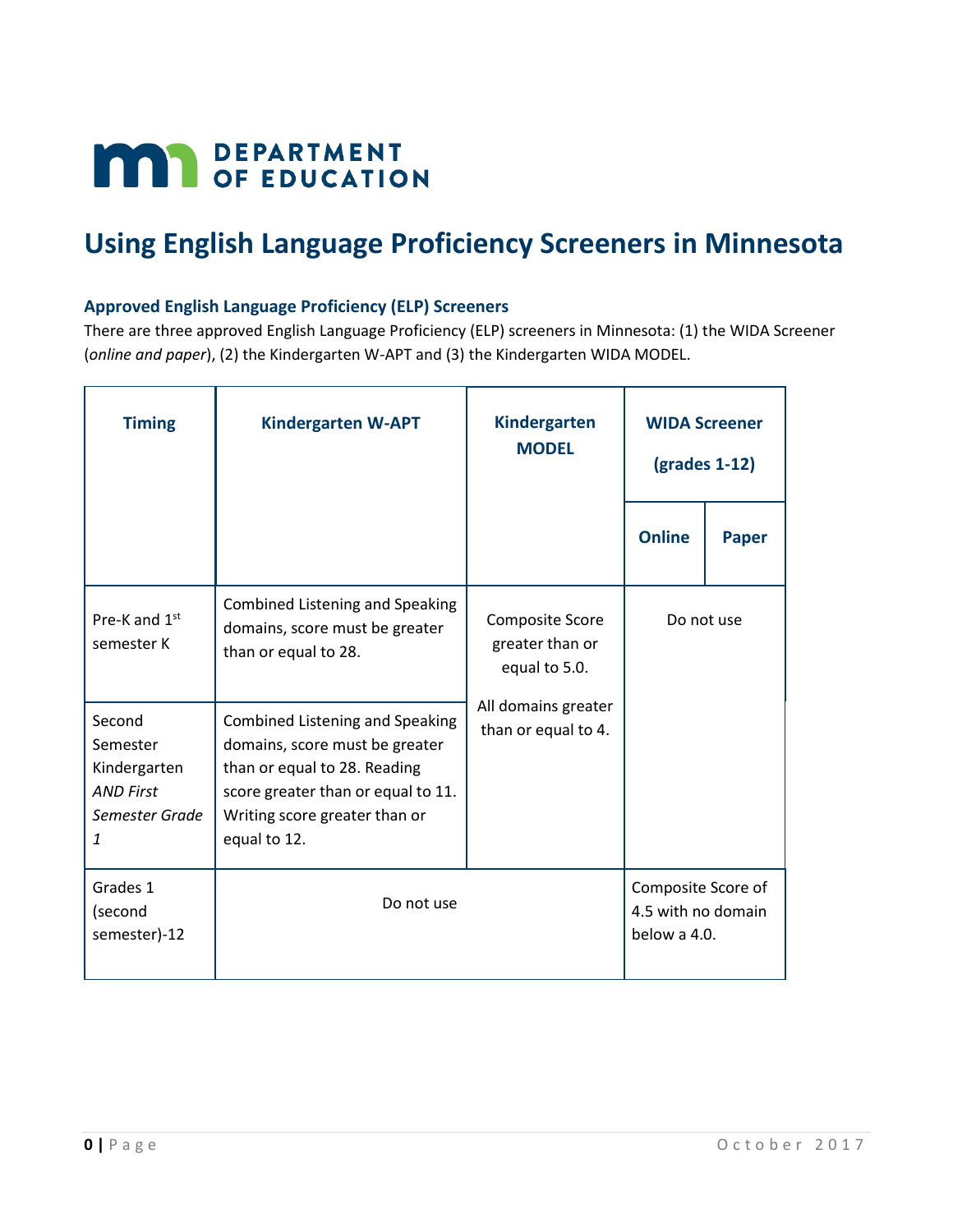#### **Certification to Score the WIDA Screener**

Staff scoring the WIDA Screener (Online and Paper) must complete the WIDA online training course in the WIDA secure portal. If staff do not see the Screener Training Course on the secure website, then please work with your DAC to get the necessary permissions for your account. To score the WIDA Screener writing test, staff must pass a quiz at the conclusion of the online training module. *WIDA screener test scorers who passed the quizzes for the ACCESS 2.0 paper speaking test within the last year can skip that module this year unless they need a refresher.*

#### **Determining the Appropriate Grade-Level Cluster**

Selecting the appropriate grade-level cluster form to administer to students depends on the time of year when the test is administered and the current grade level of the student. For students in the first semester (*between August and December*) of the first year in a grade-level cluster, WIDA and MDE recommend the option of administering a lower grade cluster form (see the chart below). For example, students in the first semester of first grade may take the Kindergarten W-APT or the Kindergarten MODEL. The grade 1 test form should be administered to students in their second semester (*between roughly January and June*) of first grade as well as students in the first semester of second grade. The basis for this recommendation is that students first entering a new grade level cluster have not yet been exposed to the language proficiency standards and content topics at the beginning of the school year. Students should not be administered a grade cluster test that is above the student's current grade level.

| Grade    |   |              |        | 3               |   | 4 |   |                 | ر |  | 6                  |  |  | 8 |                 |  | 9 |  | 10 |  | 11 |  | 12 |
|----------|---|--------------|--------|-----------------|---|---|---|-----------------|---|--|--------------------|--|--|---|-----------------|--|---|--|----|--|----|--|----|
| Semester |   | r.           | $\sim$ |                 | o |   | o |                 |   |  | $\mathcal{D}$<br>∸ |  |  |   | $\sim$          |  | ◠ |  |    |  | o  |  | 2  |
| Use      | ж | Grade 1 Test |        | Grades 2-3 Test |   |   |   | Grades 4-5 Test |   |  | Grades 6-8 Test    |  |  |   | Grade 9-12 Test |  |   |  |    |  |    |  |    |

#### **WIDA Screener: Appropriate Grade Cluster Form Based on Grade Level and Semester of the Student**

\**Students enrolling in the first semester of 1st grade can take the Kindergarten W-APT or the Kindergarten MODEL (all four domains).*

#### **Frequently Asked Questions**

#### **Q: Are the online assessment items the same as the paper items?**

The vast majority of items in the online and paper versions are the same, with the exception of a small number of technology enhanced items in the WIDA Online Screener.

#### **Q: Does the WIDA Screener include tiers?**

Yes, tiers are included in both the online and paper WIDA Screener. With the online screener, tier selection is made by the test engine based on a student's performance on an entry task in the Listening and Reading domains. On the paper screener, performance on an entry task (that includes speaking and writing components) determines the student's path. Please see the WIDA Screener Paper Test Administration Manual for more details.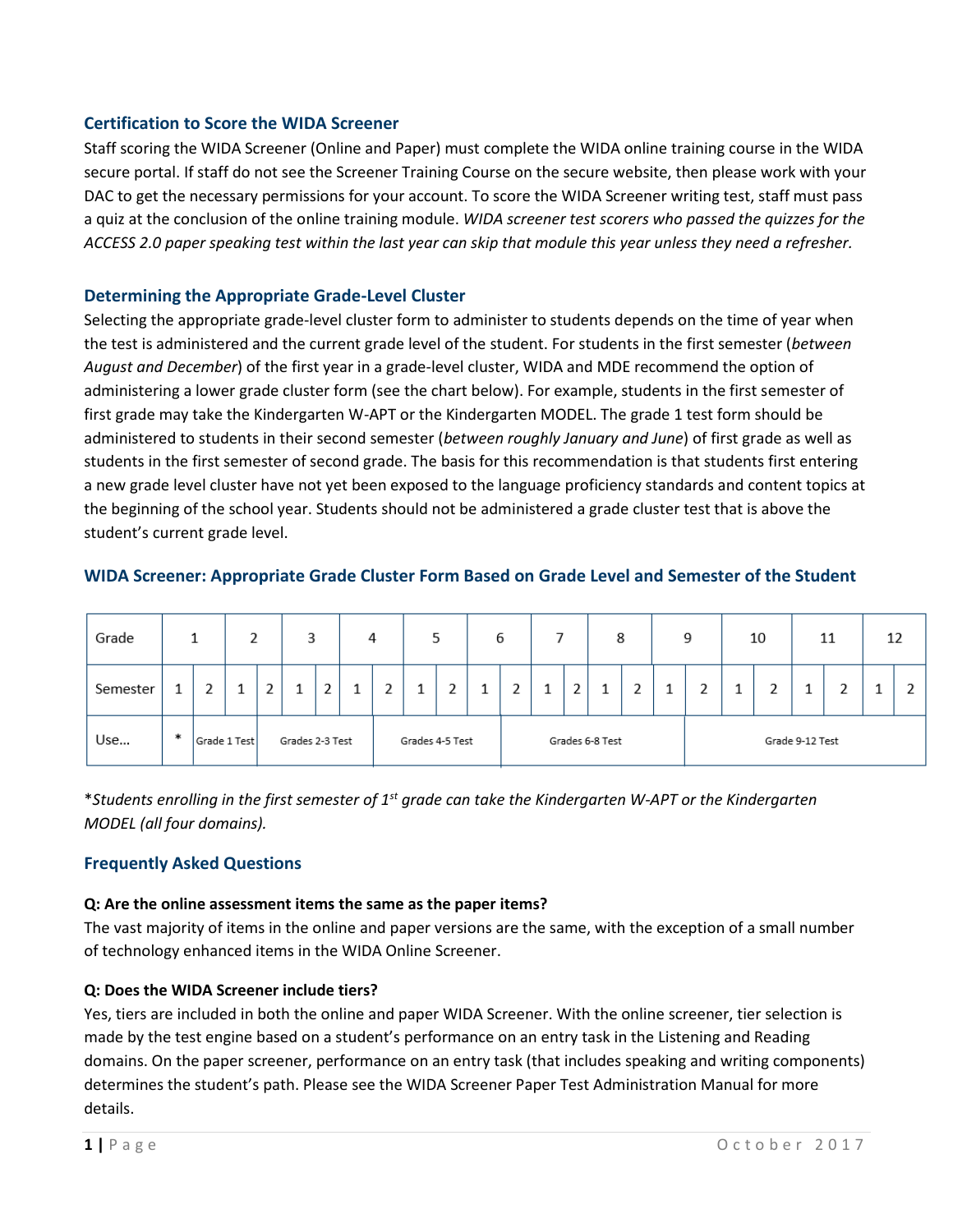#### **Q: What if my students do not have experience with computers?**

While WIDA field testing found that students of all ages reported a high level of success in using the online assessment, your district may adopt screening policies that include the use of the online or paper screener. Also keep in mind that the writing test is done on paper for students in grades 1-3. In grades 4-12 the default is to deliver the writing test online and for students to keyboard a response. However, any student in grades 4-12 can elect to hand-write a response on paper. If keyboarding appears to be an issue, the test administrator can provide paper for the student to hand write the response.

#### **Q: How long will it take to complete the online training course?**

Plan to set aside about half a day to complete the online training modules. It may take less time for staff who are already certified to score the ACCESS 2.0 speaking test.

#### **Q: How long should it take to retrieve the speaking and writing responses so they can be scored locally?**

Typically, it should not take more than 20-30 minutes to be able to retrieve the speaking and writing responses so that they can be scored. If it's taking longer than an hour, you should contact DRC Customer Support.

# **Q: What if test administrators feel that newly arrived students are struggling too much to complete a specific domain test?**

The paper version of the test has more flexibility and may be a better option for recently arrived students or students who may have limited or interrupted formal education. Your district can develop local procedures to address cases in which a student is clearly struggling. You may elect to have a protocol for deciding when it's okay for the test administrator to have the student move on to the next domain without fully completing that domain.

#### **Q: Are there any sample prompts or practice items?**

Yes, for the online screener, the DRC website hosts Practice Items and Interactive Sample Items for the Public, which allow test administrators, educators, students, and their families to review and familiarize themselves with the online test items: [https://www.drcedirect.com/all/eca-portal-ui/welcome/WIDA.](https://www.drcedirect.com/all/eca-portal-ui/welcome/WIDA) As for the paper screener, the WIDA website hosts Sample Items at the bottom of the ACCESS 2.0 page which may be used as WIDA Screener Paper Sample Items. *At this time, only Speaking and Listening items are available.* <https://www.wida.us/assessment/ACCESS20.aspx>

# **Some First Steps for New District Assessment Coordinators (DACs)**

- 1. If your DAC does not already have "WIDA District User Status" for the annual ACCESS test, then contact [mde.testing@state.mn.us](mailto:mde.testing@state.mn.us) and WIDA Client Services to make this request (*see Contacts below*).
- 2. If your DAC does not already have a username and password for the DRC WIDA AMS browser, please contact DRC client services (*see Contacts below*).
- 3. The DAC will need to generate WIDA usernames and passwords for district staff who will administer and score the WIDA Screener.
- 4. Your DAC will set permissions for district staff so they can complete the necessary online training courses for the WIDA screener.
- 5. DACs should understand who takes the screener: *new students who have not already been identified as English Learners in Minnesota or another WIDA state* (the Student Assessment History Report in MDE Secure Reports can be used to retrieve a student's most recent ACCESS score).
- 6. Refer to the resources below to learn more about the WIDA Screener.